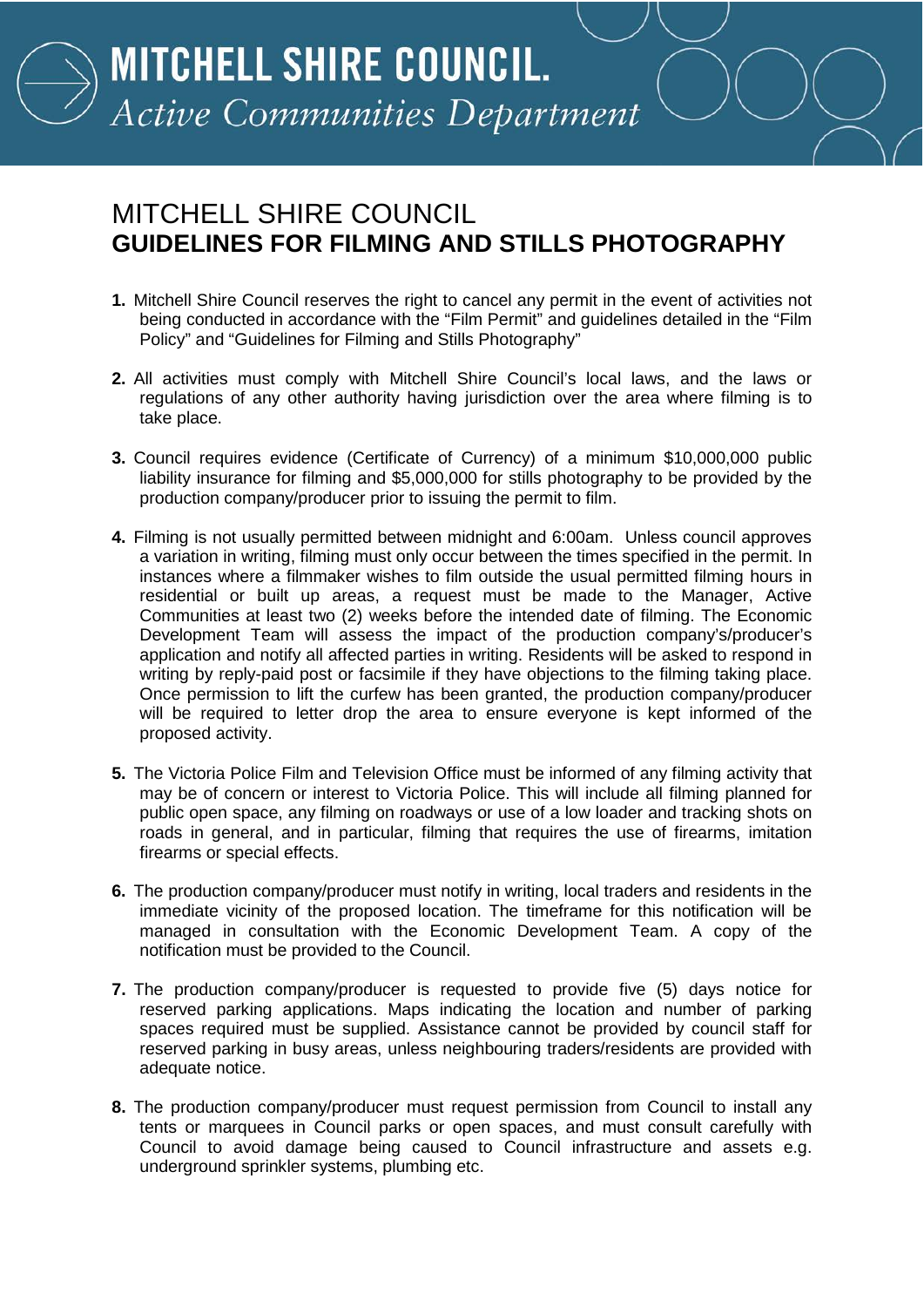

MITCHELL SHIRE COUNCIL. **Active Communities Department** 

- **9.** The production company/producer will not allow any wilful damage or permanent alterations to the locations or contents of the location without express prior permission in writing from the Council.
- **10.** The production company/producer will remove all its personal property and rubbish from the location and restore the location to the condition it was in prior to filming.
- **11.** The production company/producer will bear all costs associated with repairing damage generated by their filming activities and expenses associated with advertising, traffic control, road closures and any other costs incurred by Council in facilitation of the application.
- **12.** The production company/producer may be required to pay a bond to the Council, not less than 24 hours prior to the filming date. This bond may be applied by the Council, at its sole discretion, to repair any damage or replace any losses as a consequence of the filming, including unpaid fees or service charges. The balance, less deductions made in accordance with the policy or guidelines, will be refunded within 14 days of completion of filming at the location.
- **13.** Production companies/producers must ensure that traffic plans and signage erected around the film location comply with the Worksite Traffic Management Code of Practice which includes the Australian Standard (Australian/New Zealand Standard AS/NZS 4360) at all times. Details of Traffic Management Standards can be obtained by contacting VicRoads Regional Traffic Engineers or Councils Engineering Services Team depending on filming location.

Production companies/producers are required to ensure that an approved Traffic Management Plan and Memorandum of Authorisation is obtained from the Responsible Authority where traffic plans and signage are to be utilised or erected within a public roadway. VicRoads are the Responsible Authority for all State Arterial Roads (A, B or C indicated roadways). For all other roadways Council is the Responsible Authority. This includes closure of footpaths, filming within nature-strip areas which may impact traffic operations, road diversions, traffic control or road closures.

- **14.** Council is entitled to have a representative present at all times (as a non-paid observer except in the situation where the nature of the filming requires a Council representative to be present). Any authorised council officer may ask the production company's representative to produce a copy of the "Film Permit".
- **15.** The production company/producer will ensure that all crew, cast and other persons in its employ follow reasonable directions given by the Council or its delegate.
- **16.** The production company will not portray the Council as endorsing or supporting any products or service or any views, opinions, attitudes or ideas suggested, conveyed, advertised, canvassed, depicted, or otherwise expressed, without prior written consent from the Council.
- **17.** The production company/producer will, if requested by the Council, acknowledge the assistance of the Council in the production of the film or video by the usual method of end credits or as mutually agreed.